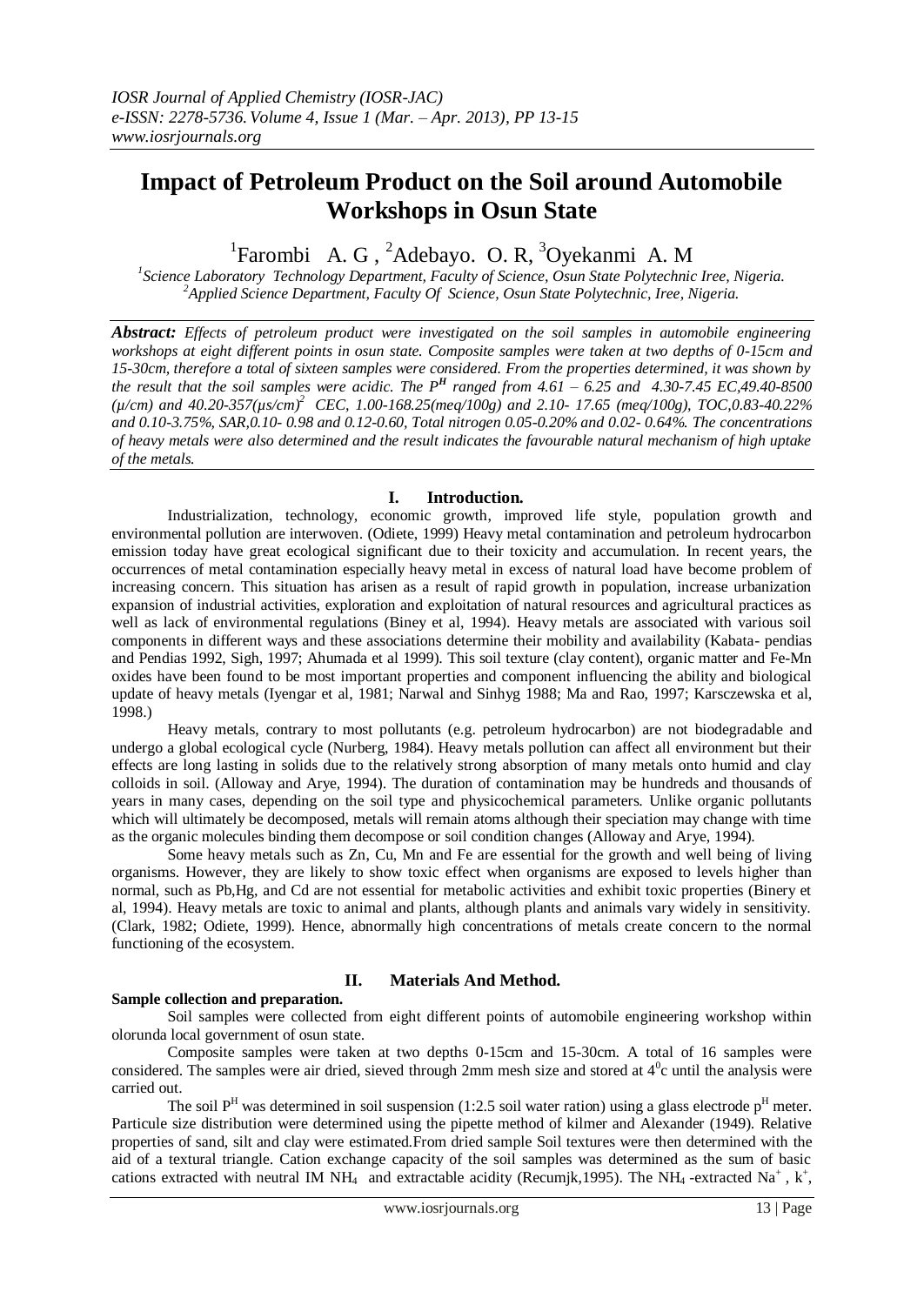$Mg^{2+}$  were determined by flame Photometry and  $Ca^{2+}$  by atomic absorption spectrophotometer. The electrical conductivity was determined on the filterate obtained filtering the suspension used for pH measurement with the aid of conductivity meter. Total organic carbon of the sample was determined by using Bamgbose et al, 1999 method. Ammonium nitrogen was determined by nesslenzation. Nitrite-Nitrogen was determined by Greissllosvary method using napthylamine and sulphanlic acid . Nitrate nitrogen was determined by the phenoldisulphonic acid nethod. The total phosphorus contents of the soil was determined by  $H_2$  S0<sub>4</sub> – HC<sub>4</sub> digestion and analyzed through the wetanabe and olsen ascorbic acid modification of the molybdate blue method (Olsen and Sommer, 1982). The sample solution was analyzed for Cu, Zn,Cr,Ni, Pb, Cd and Mn using air – acetylene flame atomic absorption spectrophotometer (AAS).

#### **III. Result and Discussion.**

Table 1 reports the particle size and some general characteristics namely; percentage organic carbon, conductivity, cation exchange capacity (CEC), sodium adsorption ratio (SAR) of the soils examined. At  $p > 0.05$ there is a significant spatial variation in physicochemical characteristics of the soil samples examined. The particle size distribution was predominantly clay fraction in both surface and subsoil. The  $P<sup>H</sup>$ , CEC<sup>c</sup>, Organic carbon and carbonate are among several components of soil that affect the availability, retention and mobility of metals with increasing pH (Hanna, 1998). The pH of the examined soil indicated high tendency of metal availability. Hence, this is a favorable natural mechanism of high uptake of the metal. pH values were predominantly higher in the 15-30cm depth except for few sites that have pH values higher than those of top soils. Result showed high total organic carbon (TOC) at all sites. The TOC values were abnormally high in some sites like, sites 5A and 6A have TOC value of 37.85% &, 40.22 respectively. The abnormally high TOC content of these soil samples could probably be due to the contribution of organic carbon from petroleum products used for the engines in it workshop. However, about 82% of the top soil samples had TOC value less than 3%. Electrical conductivity (EC) is used as a means of appraising soil salinity, EC increases with soluble salt content of soil. The EC value of 4000  $\mu$ S/cm which correspond to an osmotic pressure of 3-5 atmosphere in soil at field capacity, is generally accepted (Odu et al, 1985). The mean levels of electrical conductivity of the soil examined are high due to the contributions of elevated level in EC in the heavily impacted soils, for example siteS 5A, and 6A have EC value of 8500.µs /cm, and 1126 µs/cm respectively for top soil, the EC values are greater than the acceptable limit. The exceptionally high conductivity of these site could be attributed to the components of some used materials in the workshop for example the engine oil, brake oil, and other petroleum products. Above all, 69% of the examined soil have EC levels less than 200 µs/cm and with value corresponding to that of typical Niger Delta soil (Isiri, mah 1987). Cation exchange capacity (CEC) is the amount of exchangeable cation per unit weight of clay soil that plays important role in soil fertility. Nigeria soils with cation content of 2 meq/100g soils are considered for calcium and magnesium while 0.2 meq /100g soils and above are adequate for potassium ion Codu et al, 1985). 50% of the soil examined has CEC below 3.00meq/100**g**. Sites with high TOC value showed corresponding high cation exchange capacity. Cation exchange capacity showed positive correlation with TOC ( $r = 0.828$ :  $p = 0.07$ ). Suggesting that the binding sites on the organic matter, such as negatively charged humic acids contribute to the retention of cation in the soil (Abollino et al,2002). Table II showed the total metal concentration in the investigated soils. The acidic nature of the soil examined has favoured the mobilization of heavy metals (Cu,Cr,Zn,Ni Pb, Cd, Mn) that are manifested in low abundance. (Bhattacharya et,al 2002). The examined soil can be considered unpolluted; since their concentration fitted Cu. According to reviews by Hindsay, 1979 ; Kabata – Pendias and Pendias, 1992 and Alloway 1995, normal concentration ranges of these metals in soils are  $0.01 - 0$ . 7mgkg<sup>-1</sup> for Cd; 1–1,000 mg  $kg^{-1}$  for Cr, 2 – 250mgkg<sup>-1</sup> for Cu,0.4 – 1,000 mgkg<sup>-1</sup> for Ni; 2 – 200mgkg<sup>-1</sup> for Pb, and 1 – 900mg kg<sup>-1</sup> for zn. The concentrations of cadmium in the topsoil exceed at the upper limit except for site 2. The concentration of copper, chromium, zinc, nickel lead, cadmium and manganese were higher in the soil than the subsoil except sites. The concentration of the of heavy metals reported in this study were by lower compared to earlier reports for contaminated sites. (Helmissar, et al. 1995 Ma and Rao 1997, Bangbose et, al. 1999, Rocks Zyk and szerzen, 1998, Kabala and Sigh 2001) .The concentration of nicke and chromium reported in this study are comparable with levels. Reported by lavado et,al. Ma and Rao (1997) and are higher than value reported for soil around smelter complex in Poland . copper, chromium, and nicked showed positive significant correlation. This can be explained by chemical similarity and common source. Copper, cadmium and manganse are positively correlated with total organic carbon (TOC) suggesting that these metals are attached to the binding sites on organic matter, such as the negatively correlated humic acids. This contributes to the retention of these metal cations (Abollino et al 2002). CEC is not related to any of the metals concentration except cadmium, probably because such metals are mainly bound to the soil matrix and are present in the exchangeable forms only in very low percentage (Abollino et, al, 2002). The positive correlation of cadmium with cation exchange capacity implied that non- specific adsorption controls cadmium adsorption.